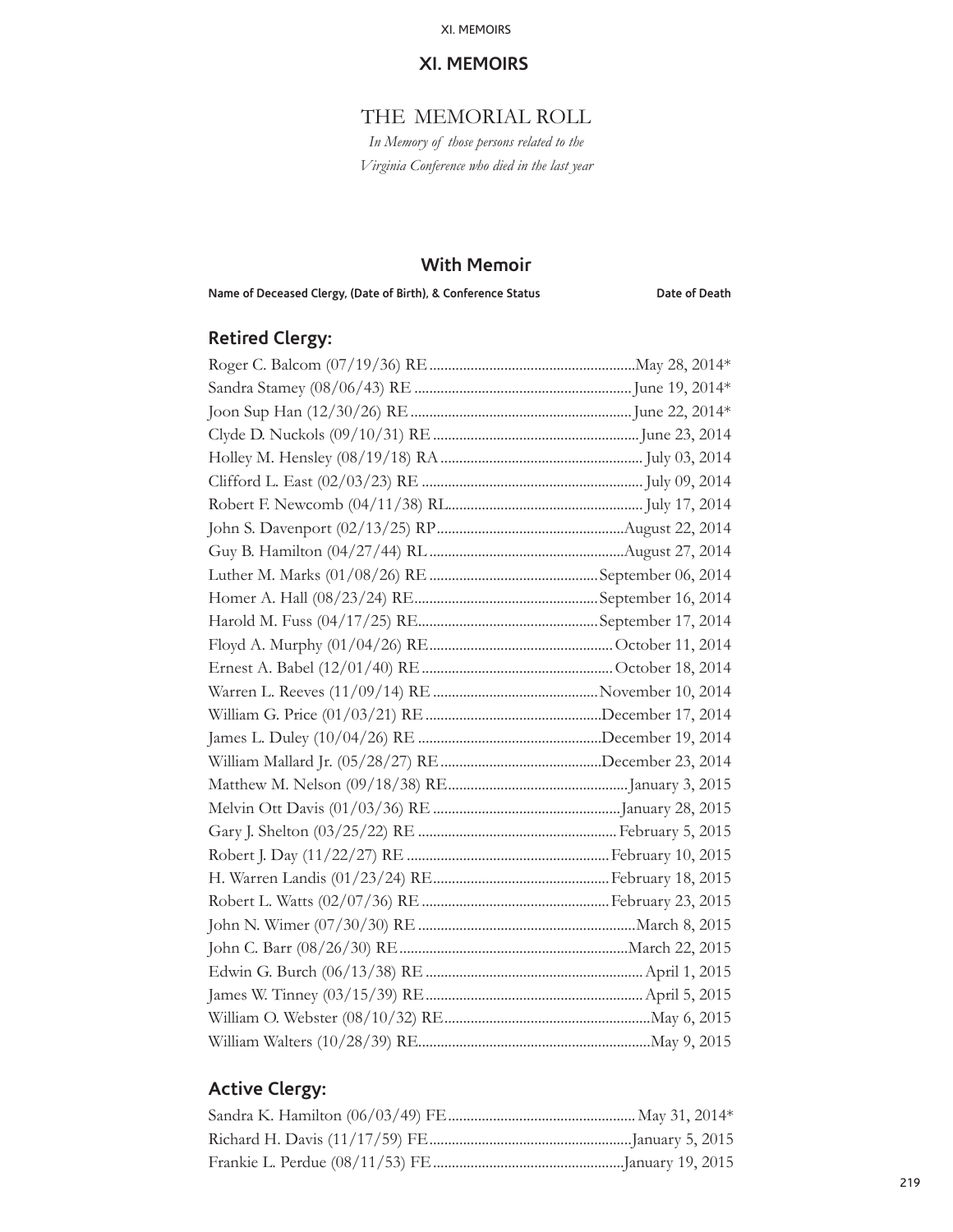#### **Key to Conference Status Abbreviations:**

| - Retired Elder<br>- Retired Associate Member<br><b>RE</b> |  |
|------------------------------------------------------------|--|
|------------------------------------------------------------|--|

- RL Retired Local Pastor RB Retired Bishop
- PE Provisional Elder PL Part-time Local Pastor
- FL Full-time Local Pastor RDM Retired Diaconal Minister
- FE Full Elder RP Retired Probationary/Provisional Member

## **Without Memoir**

**Name of Deceased Spouse and (Related Clergy's Name) Date of Death**

## **Spouses of Clergy:**

| Nancy W. Markham (Rev. Talmadge Markham)September 14, 2014 |  |
|------------------------------------------------------------|--|
|                                                            |  |
|                                                            |  |
|                                                            |  |
|                                                            |  |
|                                                            |  |
|                                                            |  |
|                                                            |  |

## **Spouses of Deceased Clergy:**

| Binna E. Walters (Rev. Gordon Walters Sr.) October 28, 2014   |  |
|---------------------------------------------------------------|--|
|                                                               |  |
|                                                               |  |
|                                                               |  |
| Rosemarie Wooddell (Rev. James R. Wooddell)  February 1, 2015 |  |
| Anne D. Williams (Rev. Joseph T. Williams) February 5, 2015   |  |
|                                                               |  |
| Mary Beth Conerly (Rev. Robert H. Conerly) February 16, 2015  |  |
| Frances A. Crowder (Rev. Joseph S. Crowder Jr.) March 1, 2015 |  |
|                                                               |  |
|                                                               |  |
|                                                               |  |
|                                                               |  |
|                                                               |  |
|                                                               |  |
|                                                               |  |
|                                                               |  |
|                                                               |  |
|                                                               |  |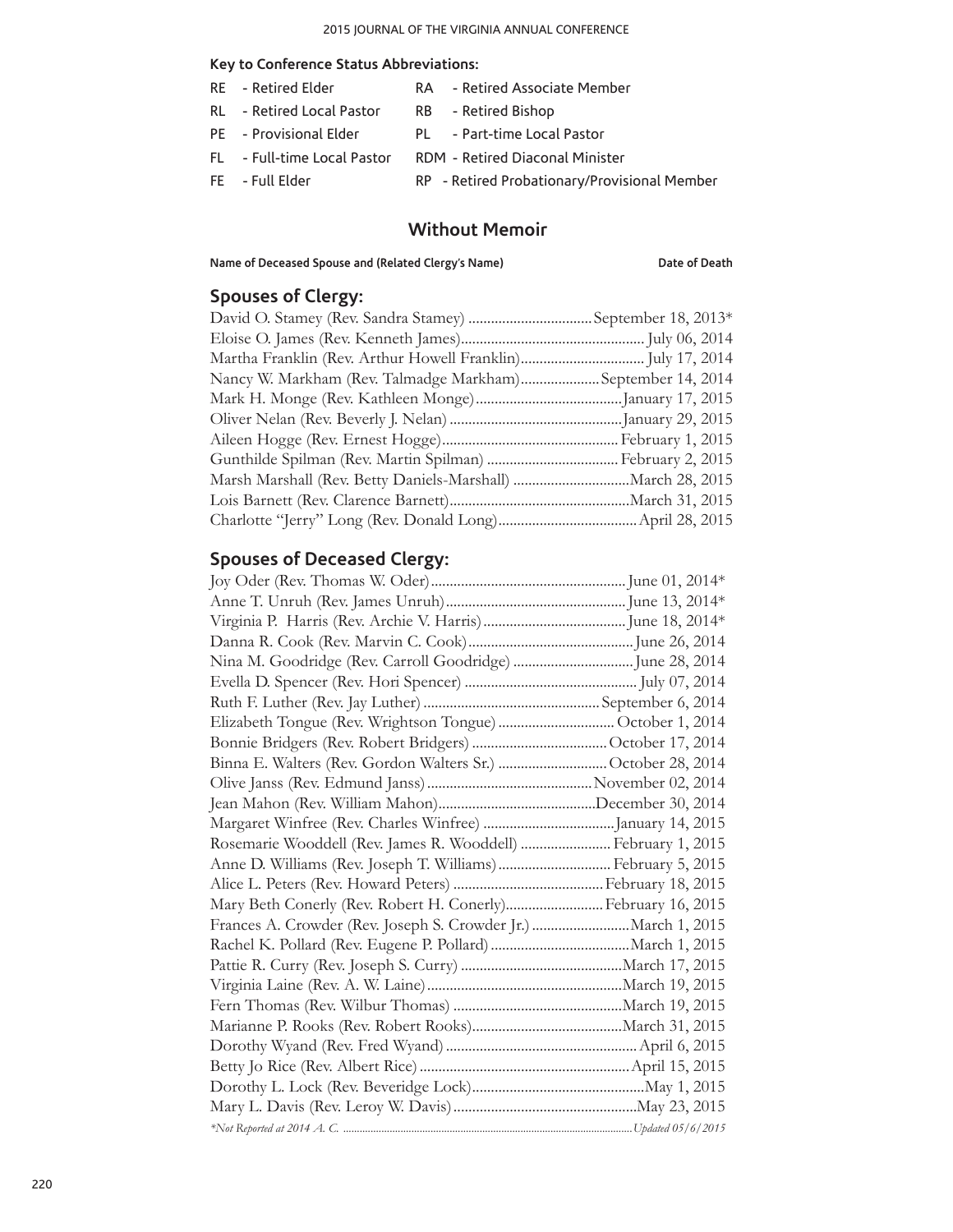### **Lay Members**

*of the 2014-2015 Annual Conference who have died in the last year*

Margaret (Peggy) Hopewell (6/21/14)........... Main St. UMC-Suffolk, James River District, District Delegate John Scott Atkinson Jr. (8/9/14)..................... St. Paul UMC, Alexandria District

#### **MEMOIRS**

## **ERNEST R. BABEL 1941 – 2014**

The Rev. Dr. Ernest Richard Babel, 73, passed away peacefully at his home in Ashland, Va., surrounded by his family, October 18, 2014. Ernie was born in Batavia, N.Y., and was preceded in death by his parents, Richard and Irma. He is survived by his wife of 46 years, Roberta Ann; four children, Beth (James), Gregory, Philip, Sara (Dave); his grandchildren. He is also survived by his six younger siblings; his nieces and nephews. Ernie began his formal education at Elim Bible Institute. He then earned his undergraduate degree from Roberts Wesleyan College, his Master of Theology and Master of Divinity from Asbury Theological Seminary, and his Doctorate of Ministry from Emory University. Ernie began his ministry in 1969, first as the pastor of Allegany Free Methodist Church, followed by Gerry Free Methodist Church, in his home state of New York. Moving to Virginia in 1976, he served in the Virginia Conference for the next 38 years. His appointments included Enon United Methodist Church (Mechanicsville), Smith's Grove UMC (Petersburg), New Hope UMC (Fredericksburg) and St. Peter's UMC (Montpelier). In retirement, Ernie served for seven fulfilling years as Minister with Seniors and Homebound for Shady Grove UMC (Mechanicsville), where he continued to serve until his diagnosis of late-stage cancer. He was a highly respected man of many talents. He enjoyed woodworking, repairing farm machinery and automobiles, refinishing furniture and remodeling homes and churches. His work ethic was rooted in the farming community where he was raised. From baling hay to constructing concrete-stave silos, he learned to work hard, pay attention, and help others. In addition to these fine qualities, he was a caring and dedicated father, a true foundation for his family. A friend to all who knew him, Ernie will be greatly missed.

## **ROGER C. BALCOM**

#### **1936 – 2014**

The Rev. Roger C. Balcom's plans to continue enjoying his retirement in Virginia Beach were unexpectedly altered when an aggressive form of leukemia was discovered in April 2014. He died on the morning of May 28, 2014. In keeping with his style, Roger slipped away quietly and without drama or fanfare with Carolyn, his wife of 56 years, at his side.

Born in Nebraska on July 19, 1936, his family moved to the Washington D.C. area in 1945. He majored in Psychology at the American University, graduating in 1958. In 1966 he received his Master of Divinity from Wesley Theological Seminary.

A lover of music and composer of several songs, Roger delighted in playing the piano, banjo, and guitar and, from 1968–1976, brought his musical skills to The Marginal Prophets, of which he was a founding member. Always a singer in church choirs, most recently at Francis Asbury UMC in Virginia Beach, he also sang in the choirs of the Northern Virginia United Methodist congregations he pastored: Silverbrook, Hillsboro, the Riverton/John Wesley charge, William Watters, Pleasant Valley and Galilee. After his last pastorate, Roger served an Appointment Beyond the Local Church as a Senior Social Worker for Loudoun County Social Services, helping to find resources for daily living for those in critical need. Along with Carolyn, he worshipped and sang at the Arcola United Methodist Church.

Having the gifts specific to an introvert, Roger excelled at pastoral care and preaching. His rich imagination and wonderfully quirky sense of humor, frequently brought mirth to others, often leavening life when it was at its lumpiest. Those qualities sometimes showed up in his sermons. One sermon, titled "Tug Boats," was based on the story of Ananias (Acts 9:10-19). He said that Ananias listened, cared, and loved (adjectives that Carolyn and others believe also fit Roger perfectly.) Ananias listened to the Lord in a dream, cared to be the Lord's instrument, and, with great courage, followed through with loving actions. Roger suggested that, just as Ananias, we never know when the daily lived-out expressions of our faith might, like tiny tug boats, welcome into safe harbor some unexpected and unlikely person through whom God has much work to accomplish.

De-emphasizing the statistics normally employed, Roger measured a congregation's vitality by the quality of its relationships: with one another, with those beyond its borders, and with God. Deeply rooted in an awareness of God's presence in all things and all people, he invited others into a similar awareness and commitment: to be inclusive in their listening, caring, and loving . . . over the backyard fence and in the voting booth as well.

Roger was deeply committed to his family and sought to practice at home what he advocated for beyond it. Along with Carolyn, he did this with (in his own words) "our three homegrown kids, and the two that were subcontracted (fostered)."

The concluding verse of his hymn called "Our Gifts," which he dedicated to William Watters United Methodist Church, expresses well both his life and ministry: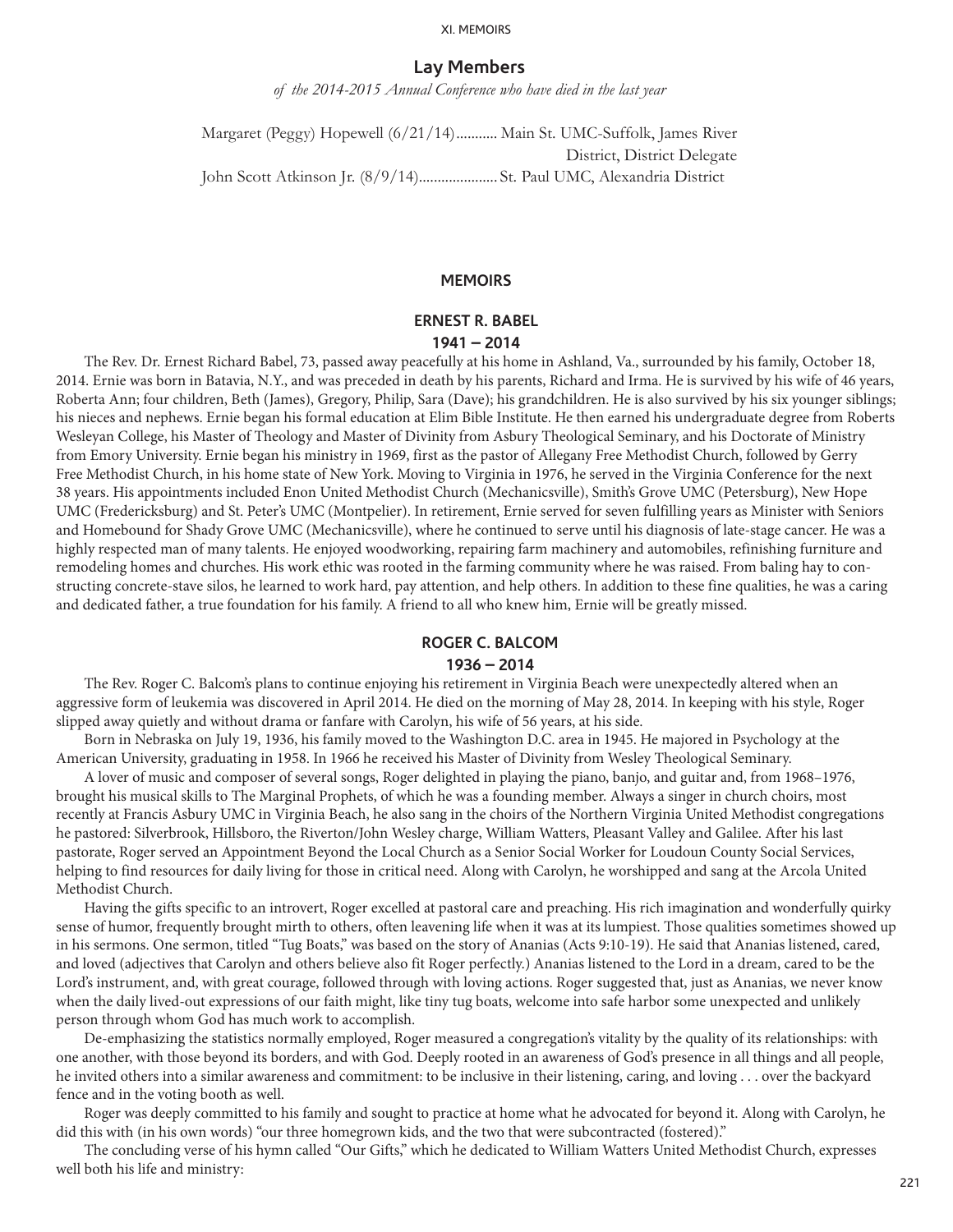From the depths of your love, you give to us, A life so full and free. You gave your life that we might live, Oh Lord . . . . . The wealth that we have, the songs that we sing Our hearts, our lives, our everything, We lift now, Oh Lord, to you.

*Submitted by Carolyn Balcom and Roger's friend, Rev. Jim Truxell*

## **JOHN C. BARR**

### **1930 – 2015**

The future is not ours to know, and it may never be; let us live and give our best, never anticipating or doubting the power of our Savior; asking nothing of tomorrow except "Thy Will Be Done".

In the stillness of the afternoon on March 22, 2015, John Cleveland "JC" Barr departed this life to join his Heavenly Father and loved ones who had gone before him.

He was born in Williamsburg County, South Carolina, on August 26, 1930, the eldest son of Nancy and Rev. C.C. Barr.

An Army veteran, who served as chaplain in Norfolk, Virginia, Heilbronn, Germany, and Ft. Benning, Georgia, he retired with the rank of colonel.

He was united in holy matrimony to Nora Owens in August, 1955. To this union two children were born.

Rev. Barr received his BS degree from Claflin University and Master of Divinity from Drew Theological Seminary in Madison, New Jersey. He also received additional advanced studies in Science from Iowa State University, clinical training from Virginia Commonwealth/Medical College of Virginia, Old Dominion University in Norfolk, Virginia, and Lutheran Seminary in Columbia, South Carolina.

He was a chaplain at McGuire Medical Center in Richmond, VA, and later served as Chief of Chaplain Services. Upon retirement from the VA Hospital he served as pastor of Woodlawn United Methodist Church in Alexandria, VA, and several churches in Timmonsville, Lynchburg and South Carolina.

Rev. Barr returned to his childhood home in June of 1997, so he could "farm."

Cherishing fond and lasting memories today include his wife, Nora O. Barr; one son, Cleveland "Jerry" Barr; one daughter, Myrna Barr-Cook; three grandchildren, Aaron, Amaron, and Mya; one sister, Bertha (Fred) Session; five nieces, two nephews and a host of other relatives and friends, especially those who assisted in his care for the last five years at McNair Nursing Facility, Laurel Gardens, and Kingstree Nursing Facility.

## **EDWIN G. BURCH 1938 – 2015**

Rev. Edwin G. Burch attended Emory University in Atlanta, Georgia, and received his Master in Divinity in 1980. During his time in the Virginia Conference he served nine churches and worked for the Virginia United Methodist Homes. Reverend Burch began his career in southwest Virginia serving The Patrick Charge for one year. The Patrick Charge consisted of Nettle Ridge UMC, Concord UMC, New Hope UMC, and Creasey's Chapel UMC. From 1981 to 1984, Rev. Burch served as the Associate Pastor of Greene Memorial UMC before moving to Northview UMC where he served until 1987. In 1987, Rev. Burch became the Administrator of The Hermitage in Northern Virginia prior to opening Cedarfield in 1993. In 1996, Rev. Burch left Virginia United Methodist Homes and returned to the ministry. He served Tabernacle UMC from 1996-2000, followed by Central UMC for one year. In 2001, Rev. Burch retired; however, retirement only lasted four years as he returned to the ministry part-time to serve Chatham Heights UMC until 2010.

Ed Burch was preceded in death by his wife of 47 years. Surviving are his wife of four years, Barbara Simpson Huff Burch, and three daughters, Anne Burch Millehan, Katherine Fuller Burch, and Sallie Burch Johnakin-Putnam. He was also the proud grandfather of four grandchildren and four step-grandchildren.

Ed Burch came to the ministry later in life. A former engineer with a genius IQ, he was called by God at the age of 40. He was a natural storyteller and his sermons often evolved from a combination of Scripture and a story. Reading his sermons provides you with a glimpse of a genuine "what you see is what you get" man. Within his sermons he embedded spiritual lessons, politics, history, jokes, headlines, morality, and literature. Somehow, in one message, he was able to tie a story of the family cat getting caught in a tree to Matthew 3:1-12 and in another make the comparison between Robert L. Ripley of Ripley's Believe It Or Not to Doubting Thomas.

In one personal message, Rev. Burch wrote this about the calling to ministry:

There is one career choice that, for good or ill, has always placed a lot of emphasis on hearing an early and persistent calling.... the ministry. Some of us know at least one. They were the kids who conducted all the pet funerals, organized all of the fake weddings, and sometimes held rather spooky prayer vigils at odd times of the evening.

Then there are those people who receive a calling within their church. Those who experience a much more dramatic calling as a result of a transforming experience in their lives; maybe not a Damascus Road moment, but certainly a recognizable calling. These are men and women who have been well settled in perfectly normal lives.

God often calls us while we are running errands or doing the thankless chores of life. He calls us when we least expect it. His calling to me was like that. I was painting my daughter's bedroom. And He laid his hand on my shoulder, very gently, very softly.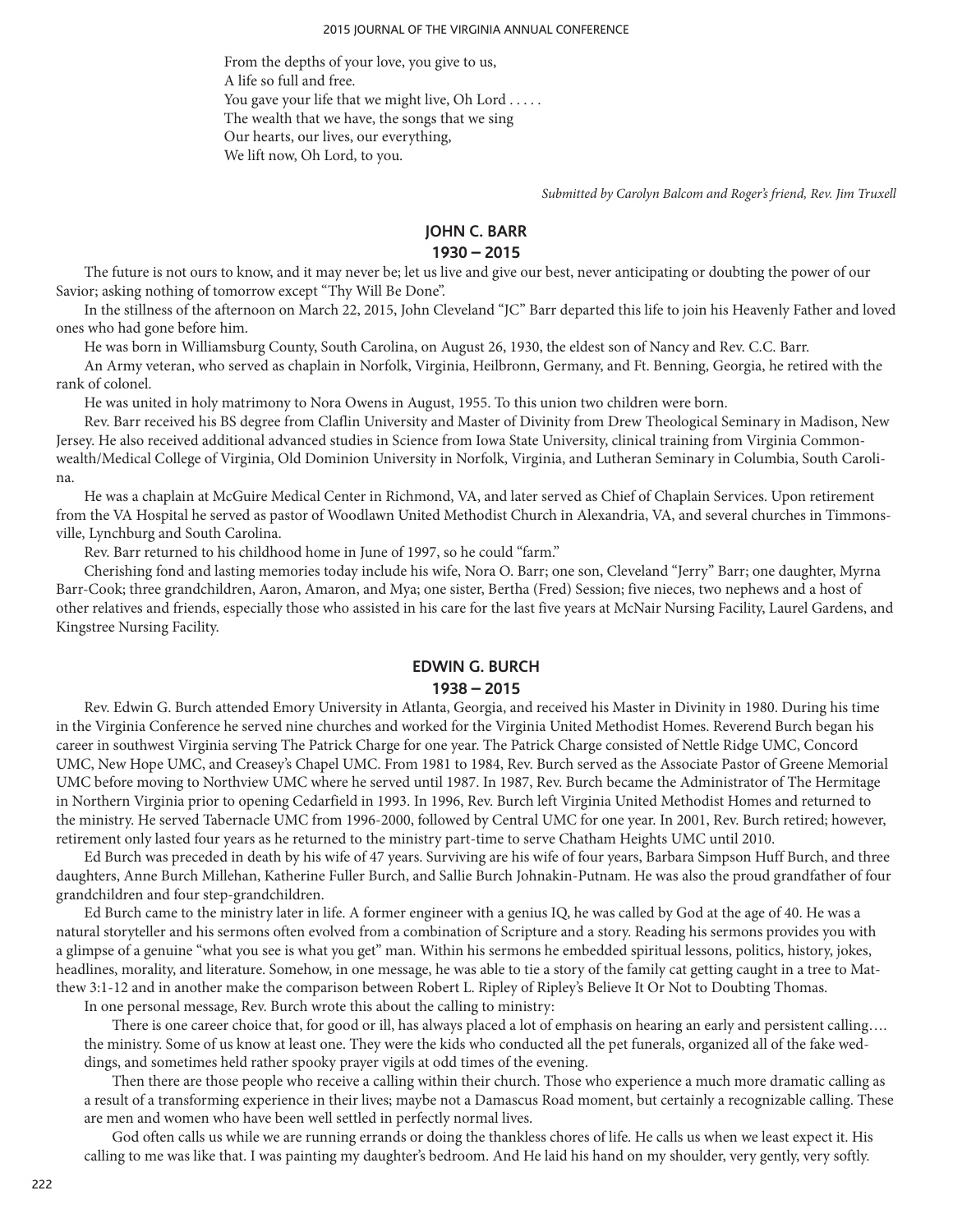And He said, "I need you to do something for me."

Rev. Burch believed we are all chosen for a purpose. Our purpose, as Christians, is to proclaim the Gospel until we meet our Maker. Ed Burch served that purpose as well.

*-Sallie Johnakin-Putnam, Edwin Burch's daughter*

# **JOHN S. DAVENPORT**

## **1925 – 2014**

The Rev. John Staperton Davenport Jr. was born February 13, 1925, to the late John S. Davenport Sr. and Annie J. Anderson Davenport in Fayette County, West Virginia. He graduated from Mount Hope High School and soon thereafter, graduated from Baylor University and Southwestern Baptist Theological Seminary. As a Baptist Minister for 33 years, Rev. Davenport began his career as an Associate Minister at Temple Baptist Church in Newport News, Virginia. Later, Rev. Davenport moved onto Ministries at Louisa Baptist Church in Louisa, Virginia; Stokesland Baptist Church in Danville, Virginia; Buchanan Baptist Church and Arcadia Mission in Buchanan, Virginia; Highland Baptist Church in Portsmouth, Virginia; and Trinity Baptist Church in Covington, Virginia. Following his tenure with the Baptist Ministry, Rev. Davenport began leading parishioners through the Methodist Ministry. In that role, Rev. Davenport continued to provide guidance, support, and comfort to others at Floyd Parish United Methodist Charge in Roanoke District; Kenbridge United Methodist Church in Kenbridge, Virginia; East Nottoway United Methodist Charge in Farmville District; Indiana United Methodist Church in Chesapeake, Virginia; and Community United Methodist Church in Portsmouth, Virginia.

As part of his dedication to service and education, Rev. Davenport participated in special activities, which included travel with the Baptist World Alliance on a South America Tour in 1960. In 1965, Rev. Davenport traveled to the Holy Land and Europe, and once again, Rev. Davenport returned to the Holy Land in 1972, with the Missionary Journey of Paul and Holy Land Tour. For years to come, Rev. Davenport often spoke of these journeys with others, providing them with direction, insight, and enlightenment. In fact, following his regular service to the church, Rev. Davenport ministered as a guest speaker at many churches. At Aldersgate United Methodist Church, Rev. David Drinkard remembers Rev. Davenport's continued desire to share the word of the Bible, and minister to others. Rev. Davenport is remembered to having said to Rev. Drinkard, "God did not call me to retire. He called me to preach."

Rev. Davenport's service was not only limited to the church. In 1943, Rev. Davenport worked with the Chesapeake and Ohio Railway Company in Raleigh, West Virginia, and in Beckley, West Virginia, in 1947. During his absence from the railway, Rev. Davenport served our nation during World War II in Europe as a Staff Sergeant in the United States Army.

Throughout his lifetime, Rev. Davenport led with principle, faith and determination, and while remaining forever true to his faith, following a long-term illness, Rev. John S. Davenport, Jr. was called into eternity on August 22, 2014. He is survived by his wife, Martha Harrell Davenport of 54 years; a son, Dr. John David Davenport; a daughter, Miriam Davenport Fischer; and grandchildren Christopher Yost, Cameron Yost, Madison Davenport, and Tia Davenport. His funeral service was held at Aldersgate United Methodist Church in Chesapeake, Virginia, on August 26, 2014.

*Martha H. Davenport and Dr. Eric Fischer (Son-in-law)*

# **MELVIN O. DAVIS**

## **1936 – 2015**

The Rev. Dr. M. Ott Davis of Chester, Virginia, died on January 28, 2015. Dr. Davis was the son of James McClellan Davis and Bettie Matthews Davis and was born in Brunswick County, Virginia, on January 3, 1936. He is survived by his wife of 56 years, Betty Thomas Davis of Chester; his three children, Susan Davis Payne of Bon Air, Karren Davis Streagle and her husband, Tim, of McCammon, Idaho, and Richard J. Davis and his wife, Rebecca, of Spotsylvania; and seven grandchildren, Andrew Davis, Matthew Davis, Mattison Payne, Lauren Streagle, Jordan Sheldon, Melia Sheldon, and Jaden Sheldon. One of six children, Dr. Davis was predeceased by Richard Davis and Jane Paige. His surviving siblings include Ann Bowen, Emily Stead, and Howard Davis and his wife, Jeanne. As well, he is survived by numerous nieces and nephews.

Dr. Davis graduated from Alberta High School, Emory and Henry College, Duke Divinity School, and the Union Theological Seminary in Richmond, Virginia. With over 42 years as a United Methodist pastor, Dr. Davis served both the Holston Conference in North Carolina and the Virginia United Methodist Conference.

# **RICHARD H. DAVIS**

### **1959 – 2015**

Rev. Richard "Rik" Hilton Davis of North Chesterfield, 55, died on Monday, January 5, 2015. He is survived by his loving, loyal and steadfast wife of 25 years, Ann Graham Davis, his beloved children, Graham, Conna and Amelia, brothers and sisters-in-law, Jim Davis and Barbara Ozlin of Chester and Tad and Debby Davis of Philadelphia, Ann's parents and sister, Dr. and Mrs. David H. Graham (Patricia) of Sun City, Arizona, and Kathryn Graham of Boston, his niece, nephews and other extended family. He was preceded in death by his parents, Rev. Beverly J. Davis Jr. and Conna Lawhead Davis.

As a teen, Rik developed interests in music, particularly the guitar, and in science fiction, especially Star Trek, passions that he never really lost. While a student at Virginia Tech, Rik discovered he had talent in television production. Following graduation he remained in Blacksburg for a time and worked in television production for the University. He moved on to similar work for the College of William and Mary before settling into a career in the U.S. Senate television studio in Washington, DC. While there he facilitated members of the electronic media covering news events on Capitol Hill, produced news features for distribution to Senators' home districts and produced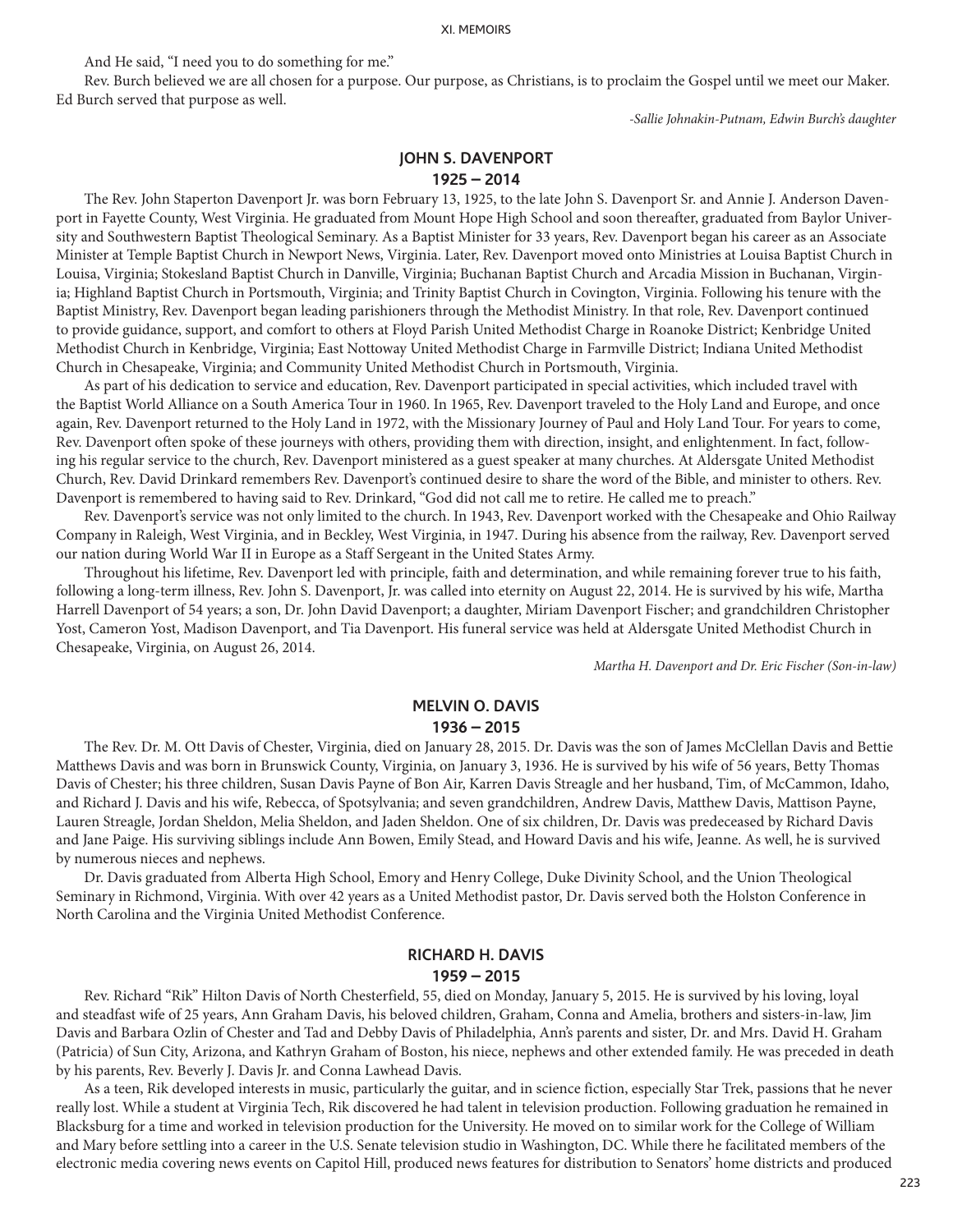recordings of Presidential Inaugurations.

After a time Rik felt God's call to the ministry and resumed his studies at Wesley Theological Seminary in Washington, DC. He entered full time ministry as an Associate Minister of Aldersgate United Methodist Church in Alexandria in 1998. He subsequently served as Pastor of Enon UMC in Mechanicsville and Forest Grove UMC in Ashland. He was serving Huguenot UMC in Richmond when the effects of a brain stem tumor finally forced him to take medical leave in 2012. Rik battled the cancer for almost 2 and half years.

Recognizing his bravery and endurance in persevering and surviving far beyond the initial prognosis, Rik's physician described him as a "real warrior". Ever the communicator, Rik created a blog to update concerned friends on his condition and, at one point during this period, created and led an on-line Bible study using social media tools. Rik wrote this in his blog on November 1, 2014:

"All Saints Day seems as appropriate a day as any to post to this blog once again. I sit still thankful for every day, but not sure how long I have. I could still have a few years ahead, or I could be looking at a few months if things turn on me quickly. On All Saints Day my mind turns to the multitude of saints who surround my life – not just the historical saints and heroes of our faith, but especially saints like you who have followed my progress over the last couple of years and have surrounded my family and me with your prayers and encouragement. I am grateful for your concern and wake each morning certain of the fact that I need not face this alone."

*-by Jim Davis, Rik's brother*

## **ROBERT J. DAY**

#### **1927 – 2015**

Robert J. Day was not only a member of the Virginia Annual Conference, he was my dad. Dad grew up in West Virginia and became a coal miner at a very young age. While working several miles underneath the earth, God called this young man to become a minister. Without hesitation, he went back to school. His goal was to complete his education and spend the rest of his life in full-time ministry.

Dad was ordained a deacon and elder in the West Virginia Annual Conference. He served numerous churches while attending school. His first appointment consisted of six churches. He was so very proud that God had called him into the ministry. His salary was \$90 a month. He had a wife and two young boys at the time. Of the \$90 a month in salary, his monthly car payment was \$45.

Somehow we made it through these difficult days. Dad would preach four to five times each Sunday. Dad was always a real prayer warrior. Even with advanced dementia and Alzheimers, he would pray for those around him. Quite often he would bless his food with three or four different prayers.

Dad has now received the promise of resurrection. He was my mentor and friend. He had a brilliant mind. I was saddened when he no longer could preach or remember me. I was with him until the very end. I was singing to him that great hymn, *Softly and Tenderly Jesus Is Calling*, when I looked at his face and saw tears running down his face. At that point, Dad just flew away.

From the mountains of West Virginia to the flat lands of Virginia, my dad was a servant of the Lord. He served a number of appointments in the Virginia Conference, including Shiloh, Patrick Springs, Forest, Mount Olivet (Danville), St. Mark's (Cloverdale), Grace (Danville), McGuire Park, Fairview (Roanoke), Rodes, Providence-Woodland, Tappahannock Memorial, Mathews Chapel. Dad retired in 1992 but served Bethany, Brodnax Providence, and Trinity in retirement.

Dad is now with our mother who was indeed a partner in ministry with him. Dad and mother created the kind of environment where I was also able to hear God's call on my own life. Thanks, Dad, for all you have done for me.

*Your Son, Rev. Michael G. Day, Lakeland United Methodist Charge, Farmville District*

### **JAMES L. DULEY**

#### **1926 – 2014**

Jim transferred his membership to the Church Eternal on December 19, 2014.

After returning from World War II, Jim felt that ministry was his calling, perhaps from a sense of duty, and certainly with heart-felt gratitude for being one of the boys who made it home.

Jim began in 1948 while a student at American University, serving Sudley-Gainesville. While there for 10 years, he also graduated from Wesley Theolgical Seminary, 1953.

In 1955 Jim traveled to the Holy Land, writing articles to a local newspaper which he later made into pamphlet and delivered as a presentation to many area churches.

Other appointments included Roanoke DS; Messiah, Springfield; Epworth, Norfolk; First, Charlottesville. He really enjoyed a parttime appointment in retirement, Liberty (Bealton). Jim served on numerous conference boards and committees.

Many people have used a single word to sum up his career and character: "energy." His humor was contagious as well.

Family was always a priority. His loving wife, Barbara, enjoyed 64 years of marriage and supported him faithfully. Together they raised five children. When colleagues asked him if he played golf, he'd quip: "No, I have children."

His highlight was helping to build Aldersgate (Alexandria) where over 16 years nearly 4,000 people joined under his leadership.

When asked what was the best part of ministry, he responded "The people - working with people." His family remembers him with love, and we close with one of his favorite Bible verses:

*Very truly, I tell you, the one who believes in me will also do the works that I do and, in fact, will do greater works than these, because I am going to the Father* (John 14:12.)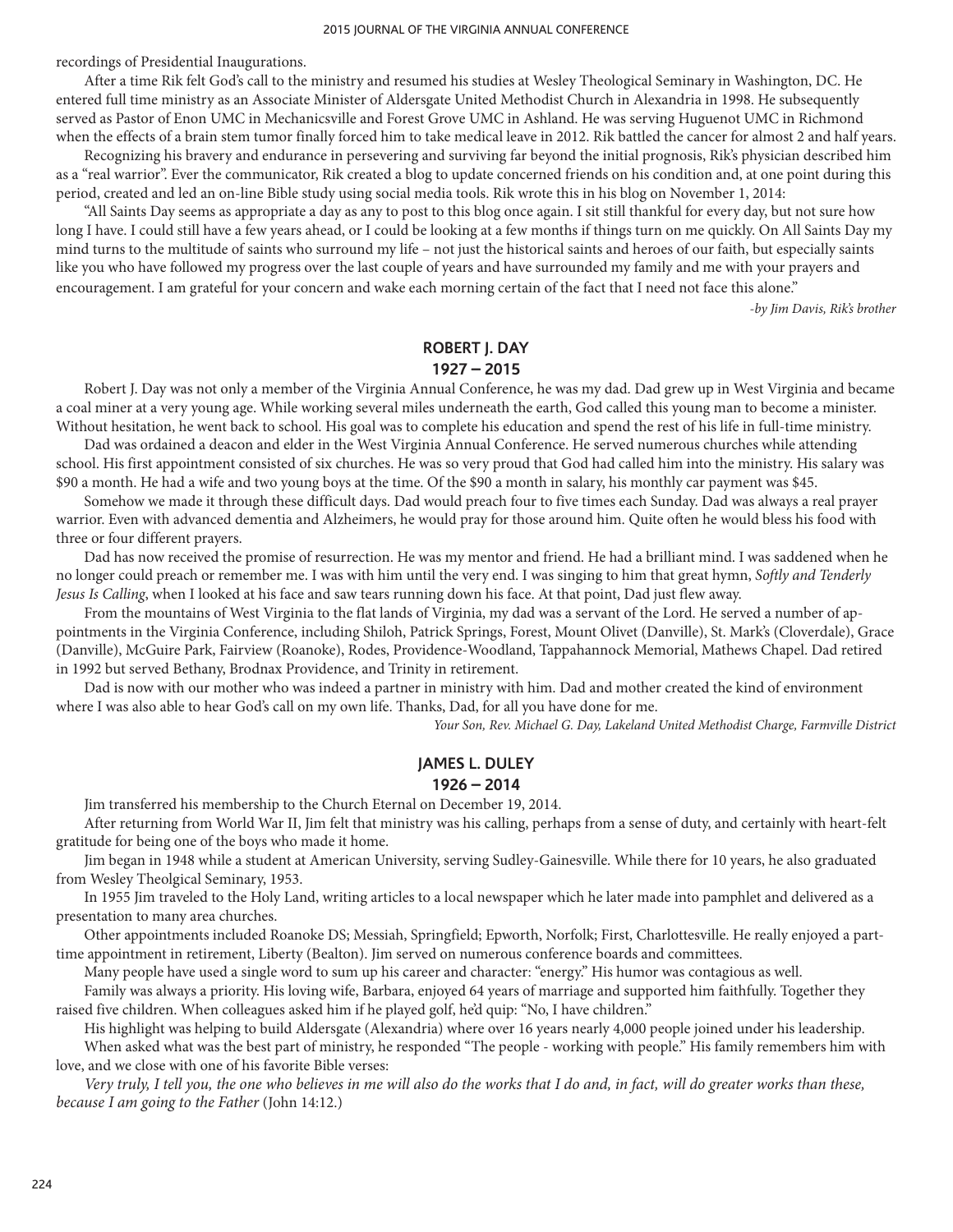### **CLIFFORD L. EAST JR. 1923 – 2014**

The Rev. Clifford Lyle East Jr., 91, of Harrisonburg, passed away Wednesday, July 9, 2014, at Harrisonburg Health and Rehabilitation Center. A son of the late Clifford and Bessie Dent East, he was born February 3, 1923, in Richmond.

 The Rev. East was a WWII Army veteran and graduated from Randolph-Macon College and The Divinity School at Duke University. He started his ministries with the Methodist Church in the East Nottoway Charge of the Farmville District. He later served at Wesley in Alexandria, Cave Spring in Roanoke, Moseley Memorial in Danville, Lane Memorial in Altavista, Leesburg UMC, Tabernacle UMC in Poquoson, Ramsey Memorial in Richmond, Great Falls UMC and Charles Wesley UMC in McLean where he retired in 1988. Cliff was influential in the Chrismon introduction in the Methodist Church; he was also artistic in creating ceramics, porcelain and figurines.

 On July 6, 1957, he married the former Nancy Laughlin of Parkersburg, WV, who survives. Also surviving are three sons, Clifford Lyle East III of Ocoee, FL, Gilford Kyle East of Mineral, VA, and Dale Laughlin East and partner, John Barry, of Hollywood, CA; one grandson, Dustin East; one sister, Erma East of Richmond; and two nieces, Dianne Mellick and husband, Gary, and Cheryl Cox and husband, Ross.

#### **HAROLD M. FUSS**

#### **1925 – 2014**

A faithful, committed servant of Christ who, as a child of the living God, was brave in his service to God's kingdom and a true ambassador of Christ to all people. Harold Martin Fuss marched into the glory of God's kingdom on September 17, 2014. He was brave in his ministry of the Word and loving in his service.

From a very early age – three or four years old – he felt called to be a preacher. At 18 he was appointed to three small churches as a student preacher while attending college and seminary. In the fall of 1946, Harold moved from the Baltimore Conference to the Virginia Conference and was appointed to eight small churches in the north end of the valley with a parsonage that had no indoor plumbing.

Harold and Jackie were united in marriage February 8, 1947, in Washington, D.C. That union brought a gift of love and joy in their three children, Gerald F. Fuss Sr., Christopher S. Fuss (member of the Virginia Conference), and Deborah Ann Fuss Wagner.

He was attending seminary in Richmond and serving the churches on weekends. Harold was a stalwart minister of the Gospel for 44 years. He was active in all parts of church ministry and helped with church mergers, relocations and building projects. In Eagle Rock, VA, both the church, the parsonage and three other homes burned down, and the family faced some hard time before another parsonage was obtained. At that time he was completing his seminary requirements, and all of his academic work was lost in the fire.

Harold was always greatly involved with youths, both in the church and in the community. He served for many years as a volunteer chaplain with the training and then guidance of The Institute of Industrial and Commercial Ministries, Inc. He was proud to be a Methodist minister.

He retired after 44 years of active ministry and moved on a small farm where he continued his intensive work gardening, woodworking and growing Christmas trees. He self-published a book about his life and Christian ministry.

Harold was born into a very poor home in Gerrardstown, WV, but he was rich in his Christian faith and blessed thousands with the fire of his convictions.

He is survived by his wife, Jackie, of 67 years.

*Composed by the Rev. James John at Jackie's request.*

#### **HOMER A. HALL**

#### **1924 – 2014**

On Sept 16, 2014, Dr. Homer Alexander Hall (retired) passed away quietly at home at the age of 90. He is survived by his wife of 69 years, Ethel Hall, his children and their spouses, Stephen and Brenda Hall, Janice and Stephen Nuckolls, and his grandchildren Matthew Hall (wife Jackie) and Sara Hall, and his great-grandson Nolan Shomo.

Homer was born in Washington, DC on August 23rd 1924, and was raised in Washington, DC and the Northern Virginia Area. When he felt called to the ministry, he completed his educational requirements while faithfully serving his appointments. One was a three point charge and the next a two point charge. What a challenging endeavor.

Homer graduated May 16, 1976 from The American University, with a Degree of Science of General Studies in Social Science. When his seminary studies from Duke University were completed on June 13, 1978 he was ordained Elder in the United Methodist Church. After taking a one-year Sabbatical he received a Doctor of Ministry from Drew University on October on October 26, 1984.

Homer served churches in Loudoun County from 1968 to 1982. The first appointment was the Round Hill, Bluemont, and Roszell Chapel Charge from 1968 to 1972. Then Dr. Hall served Galilee UMC and Ryan UMC for a few years as a two point charge and then only Galilee UMC. He was there from 1972 until 1982. After his one year Sabbatical he served Smith's Chapel from 1983 to 1984.

He was the Assistant Chaplain at Fairfax Hospital and counselor at Pastoral Counseling Service of Northern Virginia from 1985 until 1989 when he retired.

While Homer had many gifts for the ministry, it was in counseling to those who were hurting that was this strength. He was still counseling those in need right up until his death.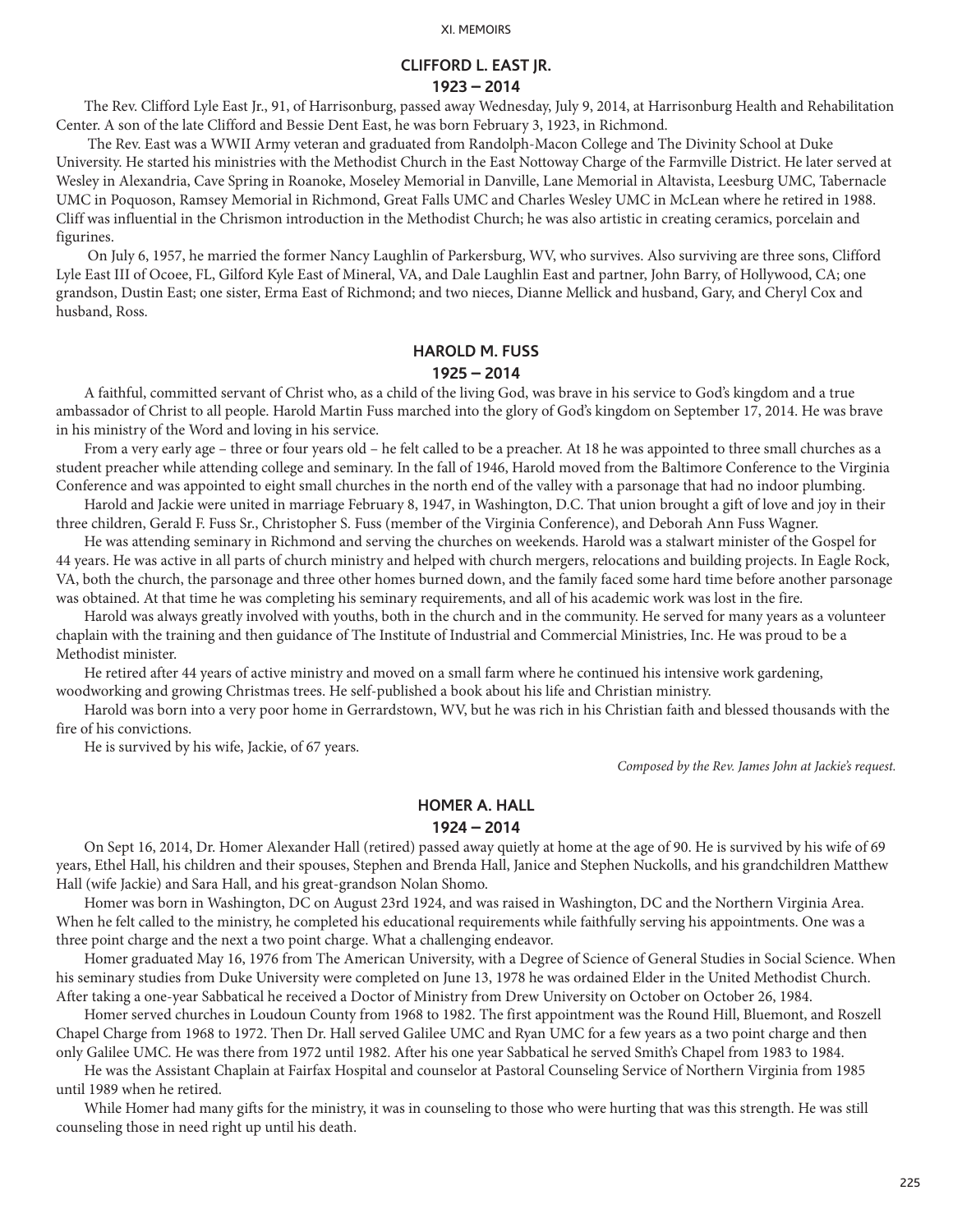### **GUY B. HAMILTON SR. 1944 – 2014**

Guy Benson Hamilton Sr. was born and raised in NJ. After high school he attended Tennessee Wesleyan College in Athens, TN, set on becoming a Methodist minister. After a couple of years he decided college was not for him and joined the U.S. Marine Corps. He served in the Presidential Honor Guard in Washington, D.C. and then had a tour of duty in Viet Nam where he was injured and received a Purple Heart. Prior to his ministry he was a radio announcer and held marketing positions. Before coming to Asbury he and his wife, Cheryl, were active members of Pender United Methodist Church in Fairfax, VA.

He met Cheryl in Hagerstown, MD, where she was attending college and where his platoon was at Camp David on TDY. They met on a blind date. They were married two years later. During their life together of 46 years, they lived in Alexandria, Herndon, Chantilly and Nokesville; until their retirement in 2007 when they settled in Fairfield Glade, TN. Two sons were born – Guy Jr. in 1973 and Mark in 1982. Guy was so proud of them and loved them immensely. They enjoyed sports together and most particularly NASCAR. He was delighted to have two daughters-in-law and was very proud of his grandchildren: Cameron & Cassidy, Elizabeth & Benson.

Guy was his happiest while serving Asbury UMC as its pastor for 15 years. He had a big heart for missions and headed up several mission trips to Haiti and WV. He was kind, considerate, and compassionate; never held a grudge and was always forgiving. He had a quick and funny sense of humor that made everyone around him laugh or smile. He leaves an empty space in our family.

At the time of his retirement in 2007 the following was written about him by one of Asbury's members: "Guy Hamilton, Sr., a parttime pastor in name only, has served Asbury United Methodist Church in Nokesville, Virginia for 15 years with a full-time work ethic and an over-time heart. Salvation has been his watchword, and service to God his touchstone. His goal every Sunday? That his congregation would leave church feeling either, "glad, sad, or mad". He often accomplished all three. Virtually every member of Asbury will tell you that they have a "special" relationship with Pastor Guy…and they do. His tireless, unwavering devotion to God and country have been a model and a blessing for all who know him. Guy Hamilton, Sr., not just a man of God, but a Marine of God. What a friend we've had in Jesus, with Pastor Guy. God bless you, sir. With love, Your Sheep"

Praise God for Guy's life and Praise you Jesus for we know he now resides with you in Heaven. To God be the Glory!

## **SANDRA K. HAMILTON 1949 – 2014**

The Rev. Dr. Sandra Kruschwitz Hamilton, 64, of Glen Allen, went home on Saturday, May 31, 2014, following long illnesses. An Elder in Full connection of the United Methodist Church, Virginia Conference, Sandy served as a pastoral counselor and faculty member at the Virginia Institute of Pastoral Care (VIPCare). Partnering with VIPCare staff and her student, Dr. Jean-Emile Ngue' of Yaounde, Cameroon, she help found The African Counseling Center, patterned after VIPCare. Sandy traveled to Yaounde in 2002 to teach pastoral care and counseling.

She is survived by her husband, Rev. Dr. John Hamilton; and son, Jim Hamilton, both of Richmond; mother, Marjorie C. Kruschwitz of Florence, KY; sisters, Elaine Littler of Florence, KY and Pamela J. Dunagan of San Antonio, TX.; cousins, nephews, and nieces.

## **HOLLEY M. HENSLEY**

### **1918 – 2014**

It is hard to name everything good about him, because he had so many wonderful qualities. He was a great husband, a good father and grandfather, he worked hard and took care of everything he needed to.

#### **H. WARREN LANDIS**

#### **1924 – 2015**

Chaplain (Ret.) H. Warren Landis at age 91, passed away on February 18, 2015, at the Chesapeake Retirement Community in Newport News, Virginia, where he had been a resident for 10 years.

He was predeceased by his parents, Elsie G. Landes and Henry D. Landes; two sisters, Goldie Landes and Marie Young; three brothers, Ray, Carl and Leslie Landes of the Shenandoah Valley of Virginia. He is survived by his wife, Wanda E. Landis, and daughters, Katherine Warden of Williamsburg, and Nancy Rubin (Jonathan) of Chesterfield, Virginia; two sisters-in-law, Janet and Darlene Landes, also from the Shenandoah Valley; four grandchildren, five great-grandchildren and numerous nieces and nephews.

As a Methodist minister, he served nine appointments in the Virginia Conference, including Phoebus United Methodist Church in Hampton for eight years. His final assignment was as a chaplain at the Hampton Veterans Administration Medical Center. He also served as an active duty and reserve Air Force chaplain.

He graduated from Shenandoah University, James Madison University, Emory University Chandler School of Theology and Boston University with a Doctorate of Ministry.

As a veteran of WWII, he participated in the Normandy invasion and the Battle of the Bulge where he was captured by the Germans on Christmas Day and imprisoned in two separate work camps. During that time, he was wounded twice, but was sent back to continue with his unit. He received various commendations for his service and was led during the war to study for the ministry upon returning home.

He served as chaplain of the local and state Ex-POW and Purple Heart organizations. After retirement, he served as a volunteer chaplain at the Hampton Veterans Administration Medical Center. He was a member of the Phoebus Lions Club as well as a volunteer with the Phoebus Fire Dept. and volunteer/instructor for the Phoebus Rescue Squad. Throughout his life and career, he led or assisted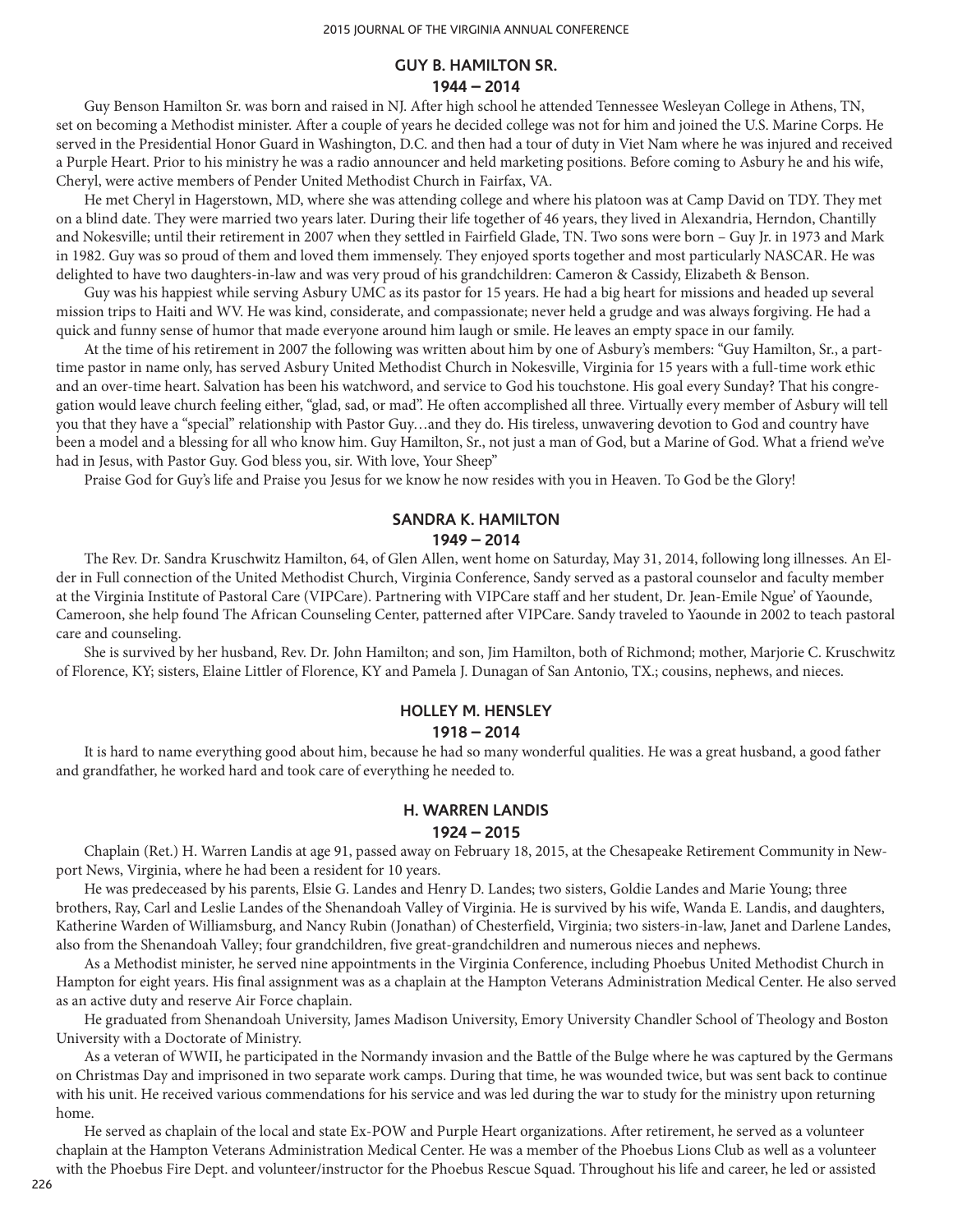with the local scout organizations.

The family visitation was held on Friday, February 27 at the R. Hayden Smith Funeral Home in Hampton, VA. Funeral service was held at Chestnut Memorial United Methodist Church in Newport News, VA. A full honors Internment Service took place at Arlington National Cemetery.

## **WILLIAM (BILL) MALLARD 1927 – 2014**

William (Bill) Mallard, Professor emeritus, Candler School of Theology, Emory University, ended his journey here on December 23, 2014, with family and friends saying their good byes over months and with Atlanta Hospice enabling him to be at home. He was born to Carrilu and William Mallard on May 28, l927, in New York City. Raised by his mother and grandmother after the divorce of his parents when he was six years old, he attended Columbia Grammar School through 8th grade. Following the death of his grandmother, Daisy Dean Born, when he was 14 years old, he and his mother moved to Richmond, VA, where he attended Thomas Jefferson High School. He became a member of Monument Methodist Church which became Reveille United Methodist Church. This church, seeing Bill's gifts and potential and knowing he had no money to attend college, included his tuition, room and board in their church budget for four years at Randolph Macon Men's College and three years at Duke Divinity School. He received grants and award to complete his PhD in Church History at Duke University. After receiving his PhD, he taught for two years at Sweet Briar College in Lynchburg, Va. Before leaving Virginia in 1957 to join the faculty at the Candler School of Theology, Emory University, he located his father and met his half brother, Cole, a relationship that became paramount in his life.

It was in Atlanta where he met and married Gatra Reid of Andalusia, AL, and where their three children, Reid, Winn and Rob, grew up. Being husband and father were a priority and a joy in his life. During the 43 years of teaching at Candler, he felt he was blessed with supportive and collaborative colleagues who helped shape his professional life. During these years, he taught various Sunday school classes, St. Mark UMC college class, Glenn Memorial UMC Senior High class where he and Gatra had become members in l963 and for the last eight years, he taught the Live and Learn Class at Glenn. During the last 25 years of his career, he began teaching Bible Studies at various churches and seminars throughout the country. His love and his gift was for teaching. Even though he wrote numerous articles and published two books, he is remembered for his teaching and preaching and loved for his genuine response to and care for others. At Glenn Memorial United Methodist Church, he will long be remembered for leading singing on Christmas Eve and the AMEN chorus!!

Professor Mallard was recognized as one of the most popular and influential of Candler's teacher. He received numerous awards for his ability in the classroom including The Emory Williams Distinguished Teaching Award in l981, given by Emory University. He is the only Candler faculty through 2014 to have taught 43 years at Candler and to have received the Thomas Jefferson Award for outstanding service to Emory University, 1989. He received an honorary doctorate from Randolph Macon College in l980. In 2014 he received one of the 56 Centennial Medals awarded by Candler in celebration of its 100 years. He retired from his job at Emory in 2000 but not from his profession of preaching and teaching until the progressive disease in his left brain surfaced in January of 2014.

He is survived by his wife of 53 years, Gatra Reid, their children, Reid (Alison and grandsons, Charlie, Chapman and Bo), Gatra Winn, and Rob (Karen and grandchildren, Edison and Elena Gatra), his brother, Cole (Kathy), his brother-in-law, Bob Reid (and Joan), nieces and nephews and close extended family members.

Bill was a man of genuine humility, fine intellect, great laughter and deep commitment to his faith, his family and his teaching ministry. His voice, whether speaking, singing or responding, was a gift to all who knew him.

The video of his Memorial Service on January 3, 2015, can be found on the Candler School of Theology web site or the You Tube link: zN7MEC0XR10. If interested, it was his request that memorial gifts in his name to be given to the Candler School of Theology, the setting for his ministry for 43 years.

## **LUTHER M. MARKS 1926 – 2014**

Never bargain with God. This is a solid principle to build your faith upon. Yet, in the duel typhoons of storm and war, that's exactly what Luther Milton Marks did that day on a ship in the Pacific Ocean that seemed doomed to sink beneath the thundering waves. Luther prayed "God, get me home and I will do anything you want me to do." The ship, an LCI, the smallest sea going vessel in the Navy, didn't sink and Luther got back home.

Back home again, Luther went to work in the coal mines as everybody did in Cranberry, West Virginia. He met Jean Crouch and asked her to marry him. Much to everyone's surprise and the dismay of Jean's family, she accepted. Luther was the jitterbug king of the town and none of the Marks boys had great reputations. Still, Luther was a good worker and his job in the coal mines seemed to promise a reasonably good life.

Then, once again, God's Spirit began to move in Luther's heart. He became a member of a small Bible study and prayer group held at the mines during lunch time. Wanting more time together, the group added night meetings. Soon there was a still, small voice calling out to Luther reminding him of the bargain he had made with God. One day the voice called clear and loud: "Luther, get out of this mine! From now on, you are all mine." Luther did exactly that. Luther and Jean sold their house and their furnishings. Luther loaded up his Jean, their infant son, and a few belongings and headed off to Lee Bible College in the tiny town of Cleveland, Tennessee. They traveled in a wreck of a car that Luther had fitted with chicken wire windows to keep out the rain. Three flat tires later they found their way to Cleveland and their tiny apartment. that didn't seem up to the challenge. Luther's father, Luther Lemuel, thought his son had lost his mind.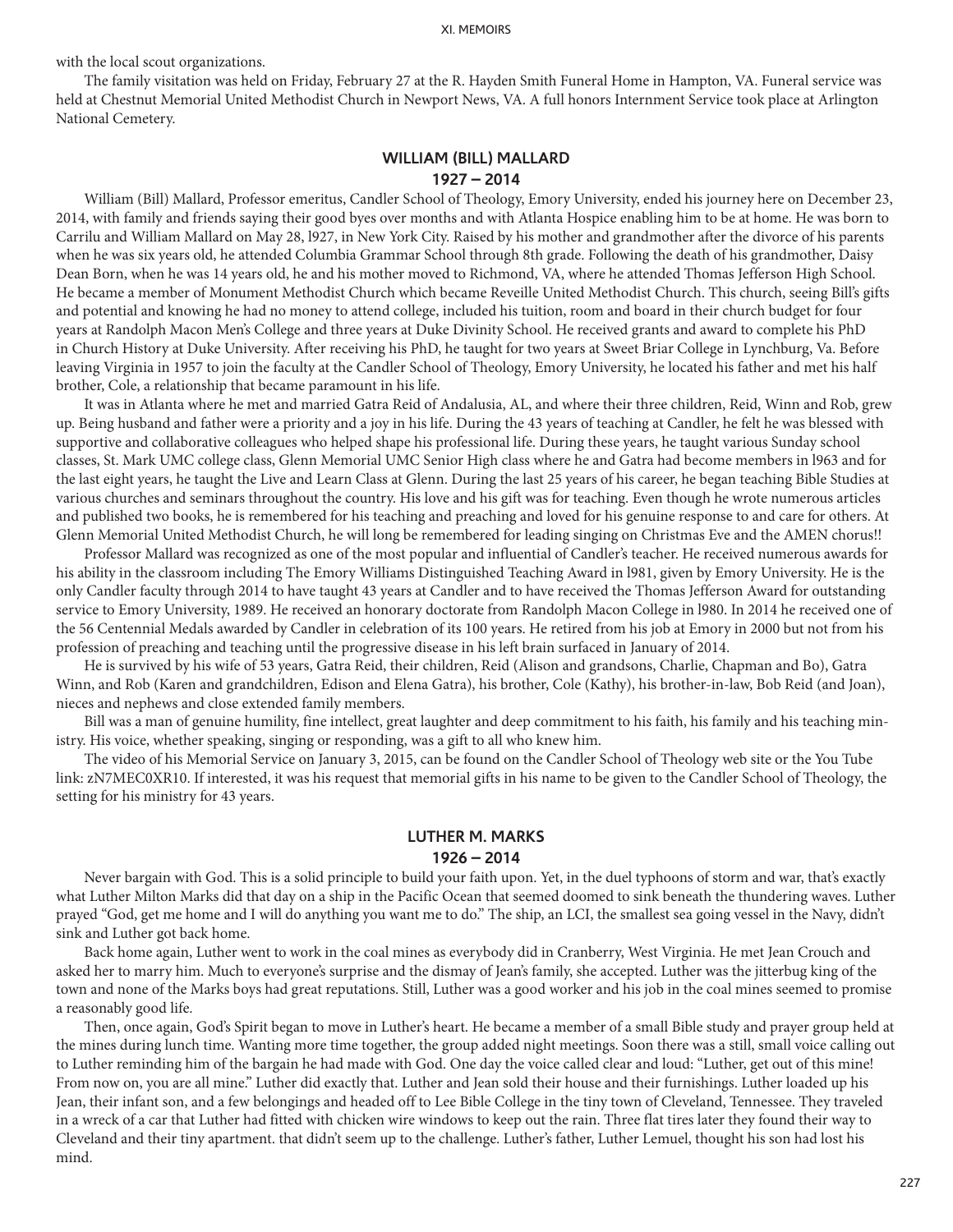After that, Luther preached for a short time in a little community church. Before long, he met a Methodist District Superintendent who suggested that he should become an ordained Methodist preacher. Luther accepted the challenge. He went on to Concord College and from there, on to Duke Seminary. During his time at Duke, he took an appointment to a Methodist Charge. One Sunday Luther suggested to the folks there that black folks were equal to white folks. This simple message brought him and his family a few threats. Still, most folks respected him for standing on the principles and promises of God's Word. After that, he preached for a few years in the West Virginia Conference in the little towns of Montcalm, Boomer and Brushfork before coming to the Virginia Conference where he stayed the rest of his career. Luther preferred rural and small town appointments and asked not to be sent to churches located in the large metropolitan cities of Virginia.

Luther's message was simple. His delivery humble. "You and I and everyone in this old world, need Jesus. Won't you give your heart to Jesus today?" In and out of the pulpit his manner was the same. He was a coalminer's son from West Virginia called out of the mines to invite folks to new life in Christ. That was all. Nothing more. He kept the message simple. He loved his people. He went where he was sent. Many folks came to Christ under his ministry and a few saved souls entered ordained ministry.

Luther Milton Marks was loved and respected as a simple man who loved God and tried his best to do what God ask him to do. He bargained with God and kept his end of the bargain.

*-Rev. Milton E. Marks, son*

### **MATTHEW M. NELSON 1938 – 2015**

Matthew Mark Nelson was born on September 18, 1938, in Rochester, NY, to Salvatore and Mary Cerniglia Monachino. He is survived by his beloved wife, Donna Elaine Nelson; daughters, Esther M. Cade (and husband, Benjamin), and Catherine D. Bickert (and husband, Tim), of Wilmore, KY; sister, Frances Vandenbergh (and husband, Peter) of Vinton, VA; brother, Samuel Monachino (and wife, Maggie) of Wyoming, NY; grandchildren, John Mark, Rowan, Dillon, and Ethan Bickert, and Savannah and Austin Cade; and several nieces and nephews.

Matthew Nelson received his Bachelor of Arts Degree from Southeastern Bible College. He continued his studies at Colgate Rochester Divinity School earning a Master of Arts. He also received a Master of Divinity from Wesley Theological Seminary and later completed his Doctor of Ministry from Trinity Theological Seminary. Matt's first appointment was Springwater-Canadice Charge in New York State. After that he served fourteen churches in nine pastorates across Virginia.

Matt was great at telling stories and loved using everyday items to illustrate God's love. He especially enjoyed doing children's time and loved re-telling Bible stories in a way that was fun and memorable for not just the kids, but the whole congregation. His sister and wife noted that he always carried a Bible with him, whether in his backpack in high school or in his pocket the rest of his life.

He was an educated man with a friendly, caring, and gentle demeanor. He was known for his devoted faith, sense of humor, and kindness. He was noted by a pastor and friend, Don Jamison, as "distinguished by his lack of self-importance." He loved music and could play the accordion, the auto harp, the organ and piano. He also loved to sing harmony along his wife Donna who often sang in the choir or played chimes and hand bells with him. He found great joy in sharing his talents with others. District Superintendent, Alex Joyner described Matt's later years, "as Matt's facility with words became more frustrating for him, he turned to pictures--collecting beautiful photos from magazines and old church art and creating journals that reveal how God's Spirit was still moving through him to wonder and praise."

Matt had many hobbies such as woodworking, music, setting stones and making jewelry, fixing lamps, and creating picture journals. He combined his interests with his desire to help others and will be remembered for his gifts of preaching, teaching, creativity, and encouragement. He made every effort to live as an example of Christ. He truly dedicated his heart, mind, and soul to the ministry of serving the Lord and it is by God's amazing grace that Matt is now abiding in the presence of the Lord for an eternity in full joy.

## **ROBERT F. NEWCOMB 1938 – 2014**

Robert Frank Newcomb, age 76, passed away on Thursday, July 17, 2014, in Manassas, Virginia. He was born on April 11, 1938, in Hugo, Oklahoma, to the late Frank Landon and Gladys Boley Newcomb. Robert attended college at Ohio Wesleyan University. Upon graduating, he married his college sweetheart, Sandra Barbour, and began work as a pastor in a United Methodist Church in Ohio.

After a few years he left the ministry and started working for the Boy Scouts of America where he remained for over 30 years until retirement. He remained active in his local church as a layman and served in many roles, including Sunday School teacher, chairman of the local church board and as a substitute minister on Sundays when the local pastor was out of town. After retiring from the Boy Scouts of America, Robert returned to the United Methodist Church, where he worked as a local pastor. He served in the UMC Western Pennsylvania Conference from 1996 to 1999, then transferred to the UMC Virginia Conference serving the Mount Airy Charge from 1999 to 2007. Then Robert retired one last time to Manassas, Virginia, to be closer to his daughter and her family. Even then, he continued to teach a weekly bible study class and administer communion to the residents in his retirement community.

Robert was a devoted husband to his wife of 52 years, Sandra; loving father to his daughter Sandra Newcomb Weisman and husband Steven, and proud grandfather to his grandchildren: Alexander Lee and Elizabeth Rose Weisman.

Robert was well known for his sunny disposition, boisterous voice, sense of humor and infectious laugh. He was a great leader, public speaker and motivator. Robert knew how to tell a good joke, weave a great story and deliver a moving prayer. He truly believed the teachings of Jesus and applied them in his life, no matter where he went and who he met.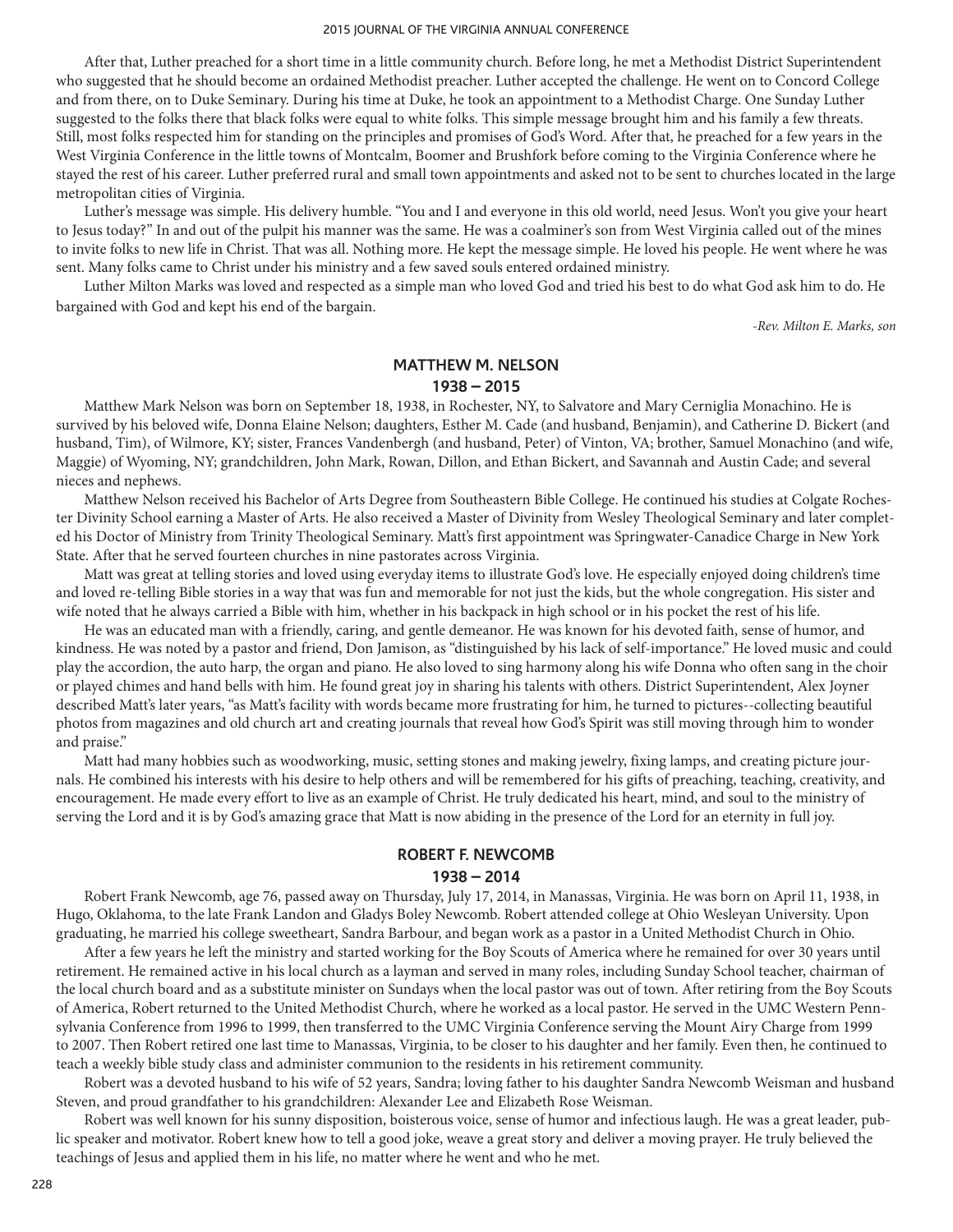A Memorial Service was held on Sunday, July 20, 2014, at Pierce Funeral Home, Manassas, Virginia, with the Rev. Chris Riedel of Arcola United Methodist Church officiating. Condolences may be sent to Robert's daughter at snweisman@verizon.net or to 42085 Bear Tooth Drive, Stone Ridge, VA 20105.

### **CLYDE D. NUCKOLS 1931 – 2014**

Rev. Clyde D. Nuckols Sr., of Louisa, passed Monday, June 23, 2014, at his residence. He was the son of the late Wesley and Frances Nuckols and was predeceased by his wife, Catherine. Clyde was a devoted family man, active in Civil Rights Movement, an avid outdoors man, touched the lives of hundreds, serving United Methodist Church for 44 years as pastor in Holly Spring, Ga., Baltimore, Md., Stoney Creek, Riverton, Richmond, Strasburg, Poquoson, McLean, Colonial Heights, Chesterfield, Suffolk, Charlottesville and Fluvanna, Va. He established a ministry for the deaf and was passionate about youth in the church. He is survived by son, Chuck Nuckols (Jaime); daughters, Susie Bickley (Cecil) of Louisa, Va., and Mary White (Rock) of Glen Allen, Va.; grandchildren, Jesse and Claire Bickley, Ted and Ashley White; and a beloved pet "Bob."

## **WILLIAM G. PRICE 1921 – 2014**

Rev. William G. Price, 93, of Chesterfield, went home to be with his heavenly Father December 17, 2014, and joined his wife, Iris. He is survived by his children, Debbie Sweatt and William Price Jr.; grandchildren, Alex and Tabitha; sister, Elizabeth Clem of Williamsburg. He served in the U.S. Navy in WWII as a medic/ pharmacist mate at the invasion on D-Day. As a minister, he touched the lives of many while serving the Lord for over 60 years. He will be greatly missed by the congregations he witnessed to in the United Methodist churches throughout Virginia.

## **WARREN L. REEVES 1930 – 2014**

Rev. Warren Lee Reeves, born in Bridgewater, Virginia, to Grace and Marvin Reeves, July 12, 1930, grew up in Staunton, Virginia, where he attended public school and was very active in the life and work of Marquis Memorial Church. Warren began his ministry as a full time local pastor at Fishersville, Virginia in October 1950. While serving as a local pastor, he earned his bachelor's degree at Bridgewater College and his theological degree from Wesley Theological Seminary. Warren was ordained elder in June of 1965.During 40 years of active ministry, as local pastor, deacon, and elder, he served numerous churches throughout Virginia.

His faith compelled him to lead by example. Throughout his life he freely gave his time and talents not only to the church, but also to the communities where he served. Whether, as a teen, visiting returning WW II wounded veterans, or later, as an avid gardener, feeding those in need, he was generous, patient, and kind to everyone he encountered. For years he was an active member of the Lions Club, and was also instrumental in local projects for the common good, including establishing a suicide hot line. During his lifetime he touched many through his unassuming acts of kindness, love, and acceptance.

As a church leader and pastoral care-giver, Warren was blessed with the ability to remain calm in any situation and to provide comfort to those facing difficult times. People trusted him. They sensed his genuine empathy, and in times of need looked to him for pastoral support and wise counsel.

Warren's last appointment was to Nimmo Church in Virginia Beach where he served until his retirement in 1991. His vision and pastoral leadership were the driving forces behind the upgrading and updating of Nimmo's facilities, which were crucial to the revival of its ministry in the 1990s and early 21stCentury. Retiring in Virginia Beach, he continued to serve the church by supplying the pulpit, administering the sacraments, teaching Sunday school, or chairing a committee. In his final years Warren was an inspiration to both his former parishioners and his ministerial colleagues. The quiet patience with which he bore the pain and demands of his illnesses awed and inspired all who knew him. They always came away from their visits having been given much more than they gave.

He married his wife of 61 years, Lucille, on August 14, 1953. They had two daughters, Sylvia and Cheryl. He was a devoted, loving husband, father and grandfather. He will be thoughtfully and gratefully remembered as a quiet thoughtful man with a quick, and often self-deprecating wit. A man of deep and profound faith, he lived life fully until called home on November 10, 2014. The following tribute by his granddaughter Virginia Workman is an eloquent testimony to Warren's life:

"Yesterday the world lost the greatest man I have ever known. I know everyone says that about their family, but my grandfather was truly the most selfless, caring, giving, understanding, loving person I've ever met. I can't remember a time where I ever saw him angry or even raise his voice. I was really hoping for one more year of holidays with you, but I'm glad to know that you are no longer in pain and suffering. I love you and will never forget you Grampy."

"Blessed are the dead who die in the lord. Yes says the spirit, they will rest from their labors for their deeds follow them." Revelation14:13

*The Reeves Family*

## **GARRY J. SHELTON 1922 – 2015**

The Rev. Garry James Shelton, 92, of Roanoke, VA, died Thursday, February 5, 2015, at The Hermitage in Roanoke. He was the son of Chesley Wade Shelton and Annie Laura Parker Shelton. Garry graduated from Amherst High School, Lynchburg College, Duke University Divinity School, and he completed advanced studies in Education at Virginia State College. Garry was a veteran of the U. S.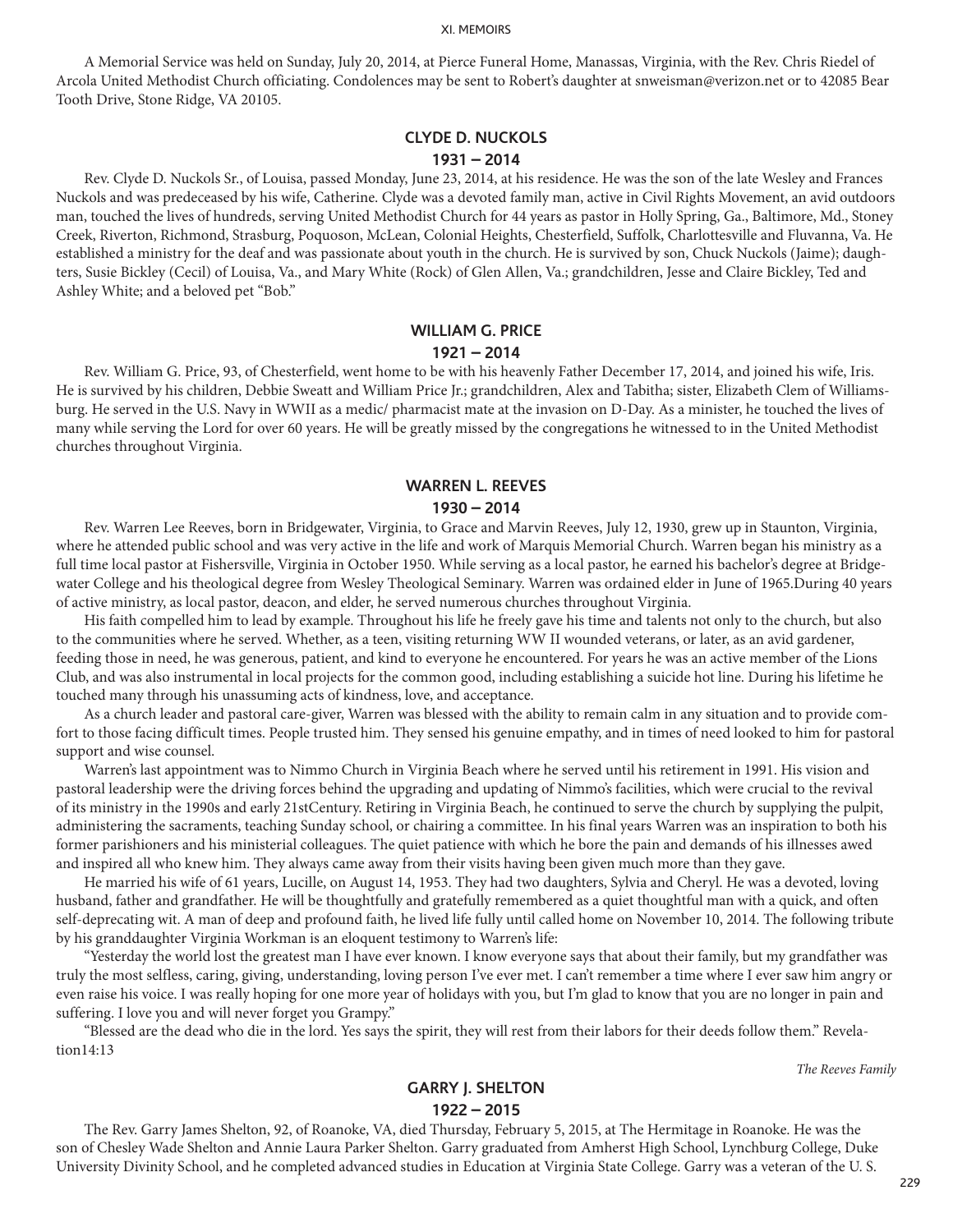Army, having served during World War II in the South Pacific. Ordained as an Elder in the Methodist Church by Bishop Paul Garber, Garry Shelton served 32 churches and organizations over his 53 year ministry. After he retired in 1987, he continued to serve churches throughout Central Virginia.

He is survived by his lovely wife of 70 years, Virginia Campbell Shelton; two children, Joan Shelton Dowdy and husband Dan, and G. Michael Shelton and wife Sandy. His children commemorate their love for their father through the words of his five grandchildren who called him "Papa"– Jason, Ben, Lauren, Kirk and Hannah.

First grandchild, Jason: "We loved a man we all called Papa. He helped form our lives and made us better people. He instilled in us what was most important to him - his love of God, his family, his congregations and the hundreds of people he helped over the years. He once said 'the best thing about being married, is our two children, Joan and Mike, and five grandchildren. My goal is to hang around long enough to enjoy at least one great-grandchild.' Papa has four great grandchildren and he loves them all. Papa touched so many of our lives in such a profound way. When I was born on March 23, 1976, he became Papa for the first time. On February 5, 2015, Papa left us to go to a better place. There is a place in our hearts that will always be reserved for Papa Shelton."

Second grandchild, Ben: "Papa affected the lives of many people through his kindness, generosity, dedication, hard work, compassion and love of God. He taught me those values, not by words alone, but by his actions. When I have a difficult decision to make or am faced with one of life's lesson-learning situations, I often ask myself 'what would Papa do.' He taught me the love for family and value of hard work. He, along with Nana, taught us that family is a blessing and one of God's greatest gifts to society; we need to love and support each other in kind and unselfish ways to be healthy individuals. I will always remember him smiling and laughing and freely giving the grandchildren 'cabbage leaves' (money) from time to time."

Third grandchild, Lauren: "Papa said, 'Music is the language of the soul'. He wrote hundreds of letters and notes over the years, and I have kept every one. These letters are full of wisdom, encouragement, and lessons about faith, love, and helping others. He and Nana invested in my piano lessons, along with the encouragement and lessons about faith, love and support that made me stick with my music when I wanted to give it up for athletics. Not long ago, I played some hymns at their apartment and Papa joyously sang. He would say 'sing once, pray twice' and that is what we did. He taught us all to love unconditionally, be patient, keep a positive outlook on life, remember to laugh, that family is extremely important, and most of all, thank God every day. He once said our best vocation is to love and serve God and enjoy him forever. Life is much richer in Him than going it alone. Papa truly had a rich life and taught by example."

Fourth grandchild, Kirk: "I became a member of the Shelton family by marriage rather than by birth. My parents divorced when I was too young to form memories of them together. In 1988, at the age of four, I became a full member of the Shelton family as a son and grandson. This all began with Papa and Nana. They welcomed my mother and me into the family and loved me as if I was their biological grandson. Papa always had a smile on his face and wanted to make everyone around him happy, regardless of the situation. Being with him on vacation trips to Lake Junaluska up to his last days in a hospital bed, I remember his jovial, genuine and patient approach. His ability to lighten the mood, his caring demeanor, and his ability to love others without judgment are testimonials to his life. He once told me to remember that my mother will always be my best friend and to honor and cherish that relationship. I will never forget that sage wisdom. My family will forever be my best friends and Papa is the example of that."

Fifth grandchild, Hannah: "Papa had a major influence on my approach to helping people and my ability to forgive. A grudge has never been something I have been known to hold; and, like Papa, I try to see the good in people. I know God is the one who can truly judge us. Papa introduced me at a young age to lend a helping hand to others and he taught me not to take life's little blessings for granted. I remember the unselfish and always caring impact he had on lives of thousands of individuals needing help. He improved the lives of so many, especially those who lost their homes and their country during and after the Vietnam War. He was a true Pastor in every sense of the word. Papa always encouraged us to work hard and persevere, telling me often as I played high school and college softball to 'Swing at it, even if you miss it.' I thank Papa for all he has done. He is part of me forever!"

*Submitted by Joan Dowdy, Mike Shelton and Garry Shelton's five grandchildren*

### **SANDRA H. STAMEY 1943 – 2014**

Rev. Sandra Hill Stamey, 70, went home to be with her Savior on June 19, 2014, after a very brief and sudden illness.

She was born in Montgomery, Alabama, on August 6, 1943, to J. B. and Margueritte Hill. She grew up in Alabama and attended Mississippi State College for Women before marrying David O'del Stamey on September 3, 1963. In college she studied journalism and was a member of the Reveler Social Club and the honor society, Lantern. While supporting her husband in his career, Sandy stayed home and raised their three children. She was always available to drive to soccer practice, drama rehearsal, or Girl Scouts. She served as Girl Scout leader for over 15 years as both her daughters participated. When the children were older, Sandra went back to school and obtained a Bachelor of Science, Magna Cum Laude, in Early Childhood Education from Texas Woman's University in December 1984.

She was in her 50s when the Lord called her to be a pastor and she obeyed. She earned her Master of Divinity from Wesley Theological Seminary in Washington DC in May of 1997. She was ordained in the United Methodist Church, Virginia Annual Conference. She served as Associate Pastor at Herndon United Methodist Church and Senior Pastor at Crums United Methodist Church and Tabernacle United Methodist Church in Virginia before retiring with her husband to Richardson, Texas. In retirement she continued to serve as Associate Pastor at First United Methodist Church McKinney and later joined First United Methodist Church Richardson. Sandra loved her family and her work with the church.

She had a lifelong love of gardening, was devoted to her golden retrievers and was an avid reader and quilter. Sandra is predeceased by her husband of 50 years, David Stamey. She is survived by her daughters, Deanne McElroy with husband Dennis and Catherine Luck with husband Randall; her son, Kenneth Stamey; granddaughter, Stefanie Stewart; step-grandson Aubrey Luck, brother Jerry Hill and his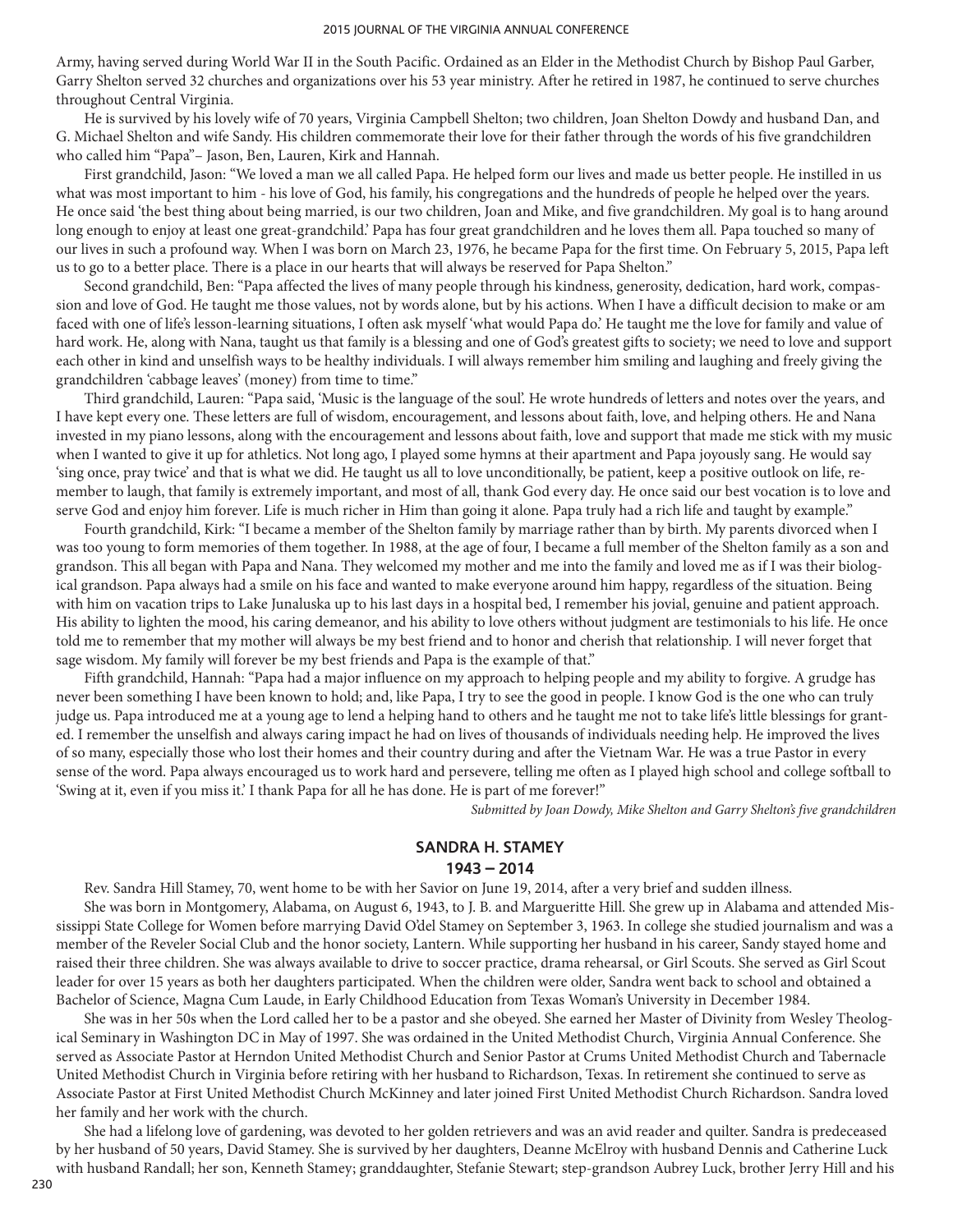family; sister-in-law Frances Blake with husband Robert and their family.

She will be very missed until we join her in Heaven.

## **JAMES W. TINNEY 1939 – 2015**

I came to Urbanna four years ago and found out there are two retired pastors attending our worship service, one is Baptist and one United Methodist and Jim Tinney was the Methodist. Of course I was little intimidated but when I met them both I quickly realized I was in the right place.

Jim welcomed me and always walked with me when we had meetings discussing church life and when I needed not only his gentle presence but also his practical advice at the meeting. He led our Evangelism Committee and I still remember two years ago one hot Saturday in May popping popcorn with Ann for our Family Day Event.

Jim came to the United Methodist Men's meeting with energy and prayers every month and was my great help when I took off or was attending other meetings. Jim was my co-worker, servicing our communities by singing of course, but also for funerals and leading our worship Service together.

But most of all, he was an encourager. Always positive about ministry together and with a broad smile on his face and he surely was a Key of C man. This is what I mean. Since we both could play, we would alternate with each other's bells, and I knew Jim's would happen to be either C or B area player, the most heavier and bigger ones, without him we could not build the right chord.

Yes, even though Jim was not an elaborated nimble bell player, nevertheless without Jim's bass C bell we could not build the right sound. Yes, he showed me who he was the day before he passed, as he thanked all of the family members and church members with no regrets but gave thanksgiving to the Lord who gives and shows grace and life. Jim said, "I wonder what kind of choir is in heaven so I can play!"

Jim loved Ann, and it was heartbreaking to watch and hear him saying the last words at the hospital that he fondly reminds Ann about the first dance they took long time ago and said, "I loved you from that first day."

It is our time to remember Jim. I asked Sandra Walton, our church music director to gather some thoughts from both choirs as Jim was a member of each choirs. The following will be our choir's tribute to Jim. Thank you Jim and we will miss you.

Urbanna United Methodist Church was truly blessed when Rev.Jim Tinney decided to retire and become a part of our church family. Immediately, he joined our chancel choir and contributed greatly to our bass section. He was a leader and perfectionist and wanted to "get it right". Others leaned on him to know when there was a troubled spot, for Jim read music and knew. He also provided solos during our summer worship services and blessed us all with his talents.

 When our the Urbanna UMC Hand Bell Choir was revived, Rev. Jim Tinney jumped right in and did a beautiful playing our lowest bells. Again, he carried the bass section and used his musical skills to enhance our bell choir. He is very much missed.

We were truly blessed to have Jim and Ann Tinney retire in the town of Urbanna and become prominent members of Urbanna United Methodist Church. He worked with each minister that came to UUMC and always helped in any way he could. Praise God for you Rev. Jim Tinney and keep on singing.

*-Hyung Moon, pastor, Urbanna UMC*

## **WILLIAM L. WALTERS 1939 – 2015**

The Rev. William L. Walters, 75, of Salem, passed from this life into the loving arms of Jesus Saturday, May 9, 2015, surrounded by his loving family. He was preceded in death by his father, Bernard G. Walters Sr.; brother, B.G. (Buzz) Jr.; mother, Betty Jean Northrup; and stepfather, Albert Northrup. Survivors include his wonderful and devoted wife of 56 years, A. K. (Suzie); son, Brian D. Walters and wife, Christine O'Connor, and Brian's three children, Molly, Matthew, and (J.P.) James Paul, of Hanson, Mass.; daughter, Sharon L. Board and husband, Howard C. Board Jr., and their two children, Chase and Mikala, of Roanoke; nephew, Jason Walters; and great-nieces, Kherrington and Madilynn, of Richmond. Bill will also be missed by his brother-in-law, Larry and wife, Joyce Weimer; sister-in-law Maria and husband, Gil Dudsic; and niece, Celine Walton; a very special friend since high school, Donna McLaughlin, of Roanoke; Pat and Gerry Hartman and all his wonderful neighbors of North Oaks subdivision in Salem.

He was born October 28, 1939, in Slickville, Pa., to the late Bernard G. and Betty Jean (Anderson) Walters Sr. He graduated Bell Avon High School in 1957, briefly attending Penn State University before working for the National Roll Division in Avonmore, Pa., while attending night school. In 1973 he received his metallurgical engineering bachelor of science degree from the University of Pittsburgh. He furthered his education receiving his master's of business administration degree from Lynchburg College in 1983 and a Master of Divinity from Duke University in 1987. While in seminary he served as an intern Chaplin at Duke Hospital. Upon graduation from Duke, he went on to serve as an associate pastor of Aldersgate UMC, Alexandria, Va., Pastor of Nolan UMC, Newport News, Va., and Wesley UMC, Hampton, Va. Bill was a huge Duke University basketball fan, avid reader, gardener, and enjoyed playing golf with friends and colleagues. One of his favorite hobbies when he moved to Roanoke was singing with the Cardinal Chorus and several quartets. He attended Cave Spring UMC, Roanoke, and First UMC of Salem. He will be fondly remembered for his love of Jesus, family, and his parishioners.